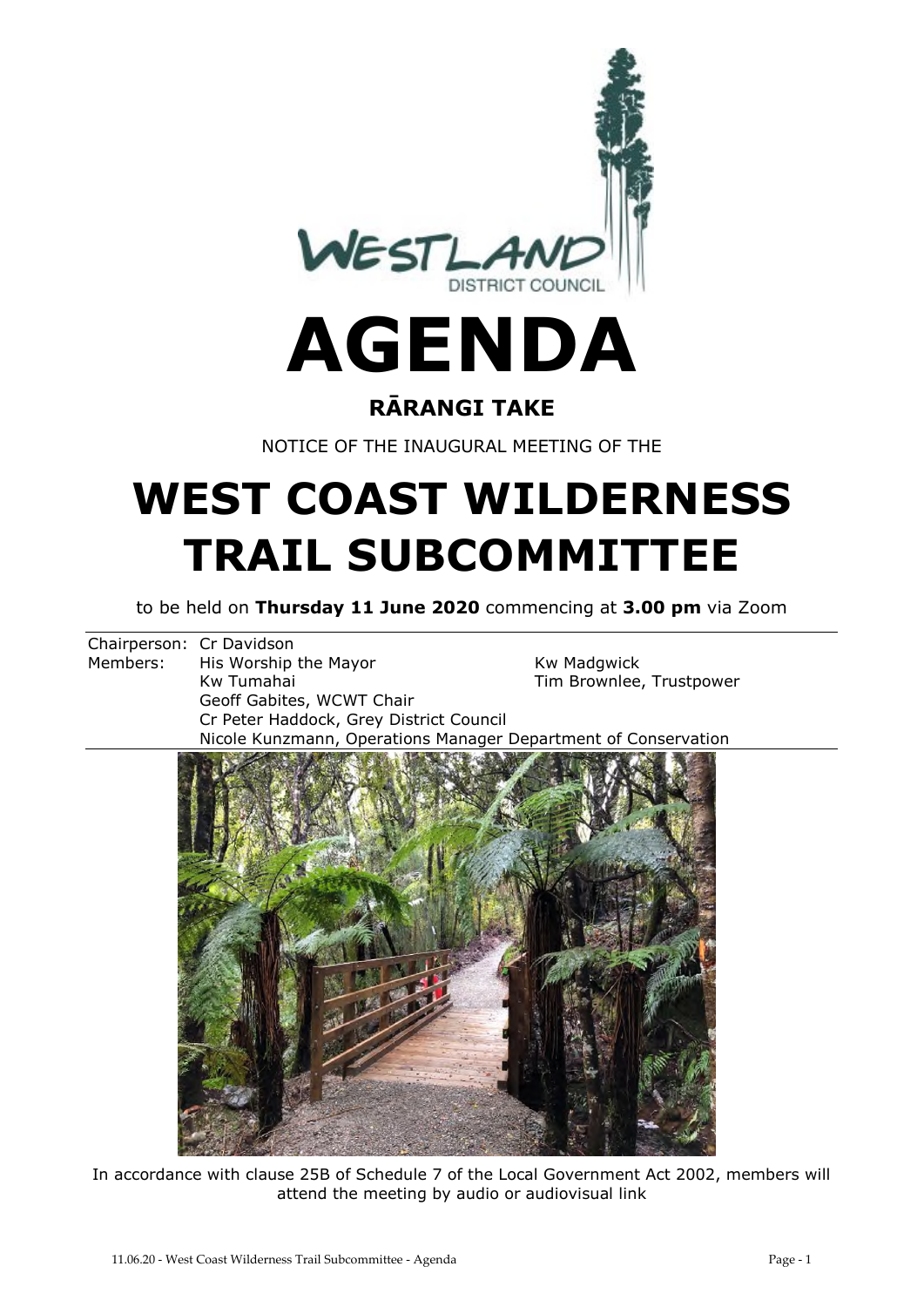## **Council Vision:**

We work with the people of Westland to grow and protect our communities, our economy and our unique natural environment.

### **Purpose:**

The Council is required to give effect to the purpose of local government as prescribed by section 10 of the Local Government Act 2002. That purpose is:

- (a) To enable democratic local decision-making and action by, and on behalf of, communities; and
- (b) To promote the social, economic, environmental, and cultural well-being of communities in the present and for the future.

#### **1. NGĀ WHAKAPAAHA APOLOGIES**

(includes leave of absence notification) Kw Madgwick, Kw Tumahai

#### **2. WHAKAPUAKITANGA WHAIPĀNGA DECLARATIONS OF INTEREST**

Members need to stand aside from decision-making when a conflict arises between their role as a Member of the Council and any private or other external interest they might have. This note is provided as a reminder to Members to review the matters on the agenda and assess and identify where they may have a pecuniary or other conflict of interest, or where there may be a perception of a conflict of interest.

If a member feels they do have a conflict of interest, they should publicly declare that at the start of the meeting or of the relevant item of business and refrain from participating in the discussion or voting on that item. If a member thinks they may have a conflict of interest, they can seek advice from the Chief Executive or the Group Manager: Corporate Services (preferably before the meeting). It is noted that while members can seek advice the final decision as to whether a conflict exists rests with the member.

#### **3. NGĀ TAKE WHAWHATI TATA KĀORE I TE RĀRANGI TAKE URGENT ITEMS NOT ON THE AGENDA**

Section 46A of the Local Government Official Information and Meetings Act 1987 states:

(7) An item that is not on the agenda for a meeting may be dealt with at the meeting if – (a) the local authority by resolution so decides, and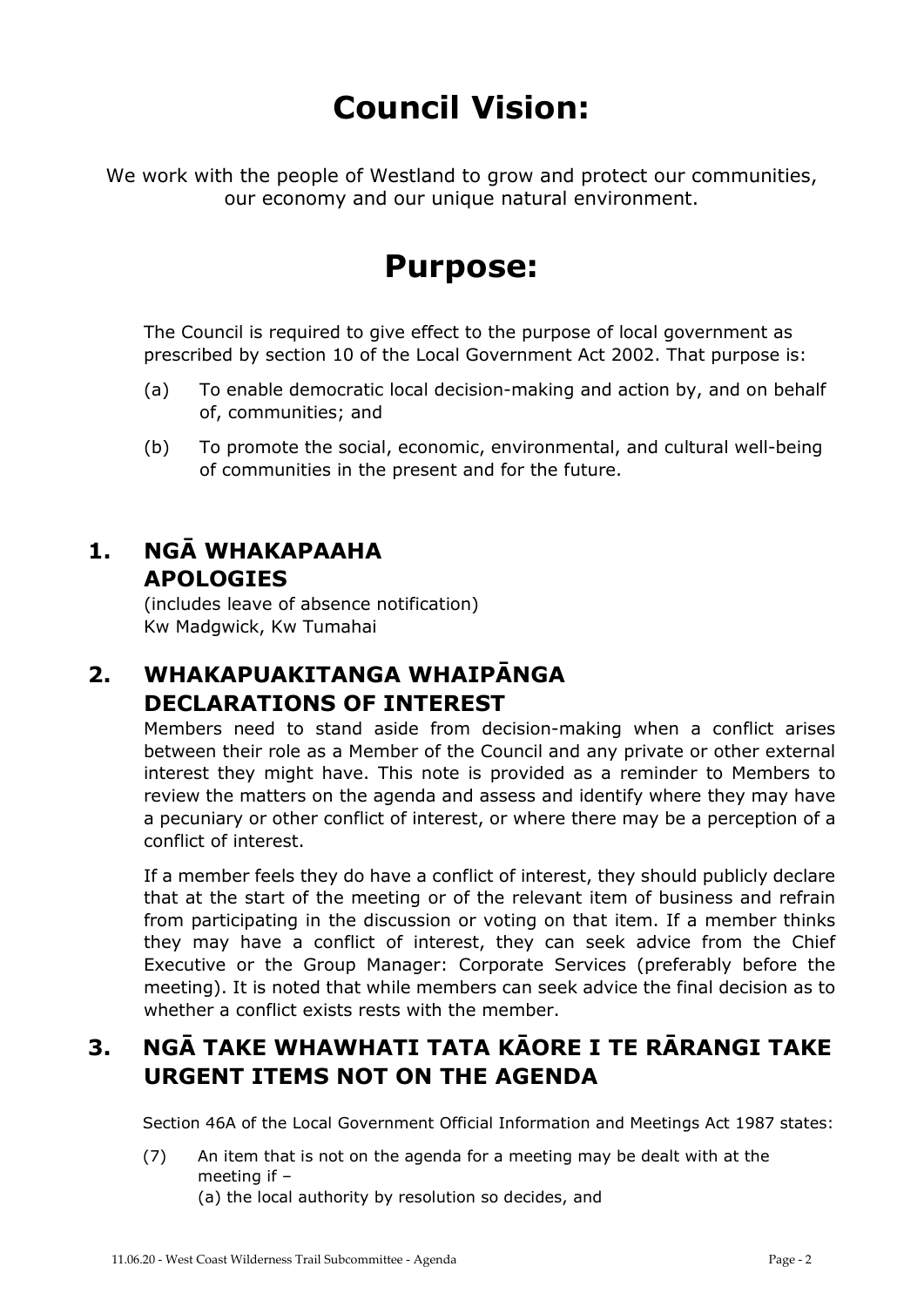(ii) the reason why the discussion of the item cannot be delayed until a subsequent meeting.

(b) the presiding member explains at the meeting at a time when it is open to

(7A) Where an item is not on the agenda for a meeting, -

(a) that item may be discussed at the meeting if –

(i) the reason why the item is not on the agenda; and

(i) that item is a minor matter relating to the general business of the local authority; and

(ii) the presiding member explains at the beginning of the meeting, at a time when it is open to the public, that the item will be discussed at the meeting; but (b) No resolution, decision, or recommendation may be made in respect of that item except to refer that item to a subsequent meeting of the local authority for further discussion.

#### **4. ADOPT TERMS OF REFERENCE**

- Report from Chief Executive

#### **5. NGĀ TĀPAETANGA PRESENTATIONS**

the public, -

- West Coast Wilderness Trust Chair - Verbal update from Geoff Gabites
- West Coast Wilderness Trust Manager
	- Verbal update from Jackie Gurden
- Projects and Draft Asset (Activity) Management Plan
	- Powerpoint presentation from David Inwood, Contractor

#### **6. REPORTS**

- Memorandum of Understanding WDC, GDC & WCWTT - Report from Chief Executive (Pages 11-21)
- Safety Update
	- Verbal update from Group Manager: District Assets
- Maintenance Update
	- Verbal update from Chief Executive, Destination Westland

#### **DATE OF NEXT WEST COAST WILDERNESS TRAIL SUBCOMMITTEE MEETING, TBC COUNCIL CHAMBERS, 36 WELD STREET, HOKITIKA**

(Pages 4-10)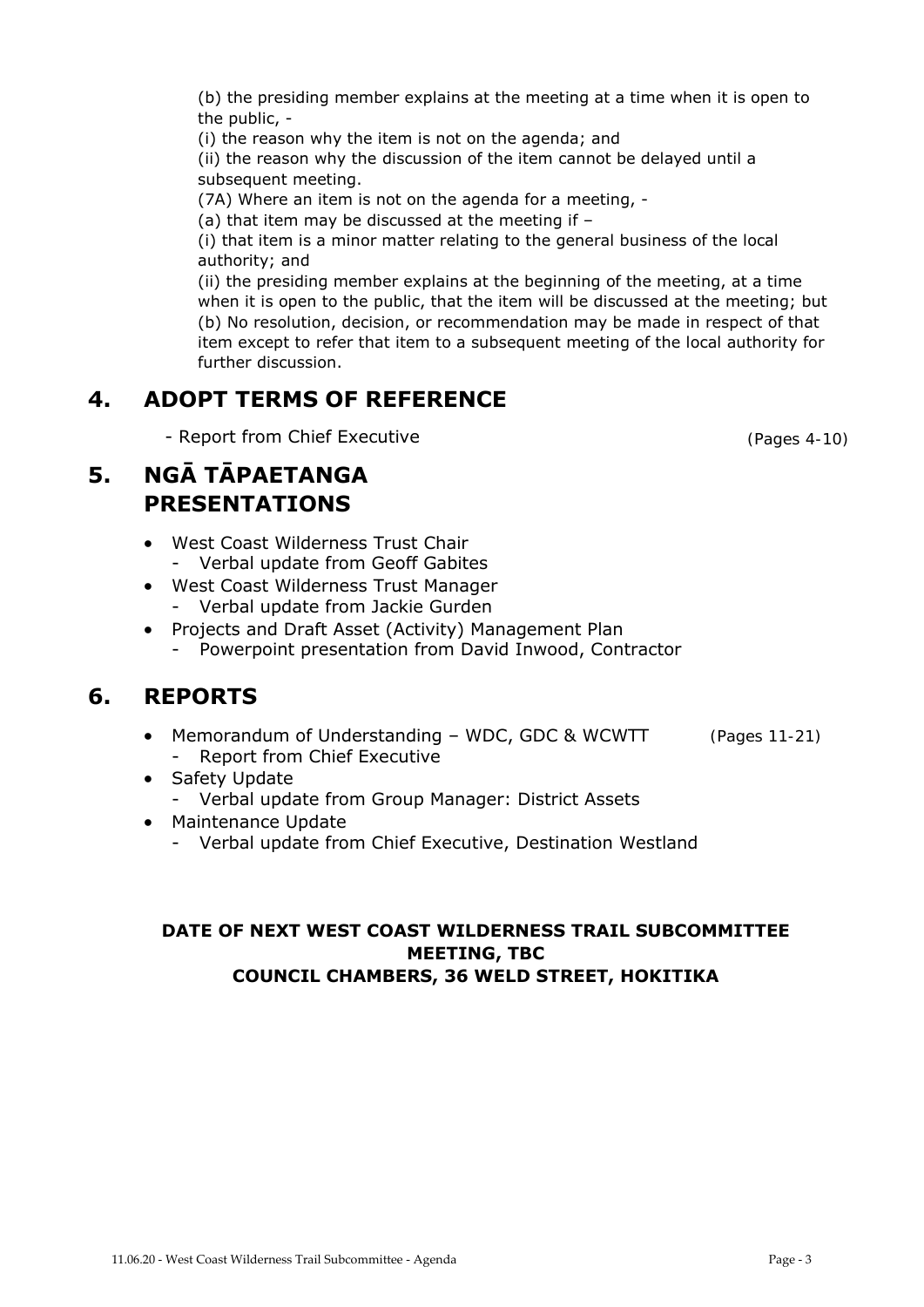

# Report

**DATE:** 11 June 2020

#### **TO:** West Coast Wilderness Trail Subcommittee

**FROM:** Chief Executive

#### **ADOPTION OF TERMS OF REFERENCE – WEST COAST WILDERNESS TRAIL SUBCOMMITTEE**

#### **1 SUMMARY**

- 1.1 The purpose of this report is for the Committee to adopt the Terms of Reference (ToR) and appointment of members for the West Coast Wilderness Trail Subcommittee.
- 1.2 This issue arises from Council establishing Committees at the start of the Triennium.
- 1.3 Council seeks to meet its obligations under the Local Government Act 2002 and the achievement of the District Vision adopted by the Council in May 2018, which are set out in the Long Term Plan 2018-28. These are stated on Page 2 of this agenda.
- 1.4 This report concludes by recommending that the Committee adopt the Terms of Reference for the West Coast Wilderness Trail Subcommittee.

#### **2 BACKGROUND**

- 2.1 At the Inaugural Council meeting, it was determined that a Committee structure would be more relevant and effective than a portfolio system.
- 2.2 On the 11 February 2020, the CE presented a report to the Capital Projects and Tenders Committee (CPTC) outlining the Governance Structure of the WCWT and the requirement to add a level of governance that brings all the key stakeholders around the table to determine to future aspirations of the WCWT and report back to the CPTC. Based on this the CPTC resolved to establish a WCWT subcommittee.
- 2.3 On the 12 May the CPTC approved the ToR for the Subcommittee.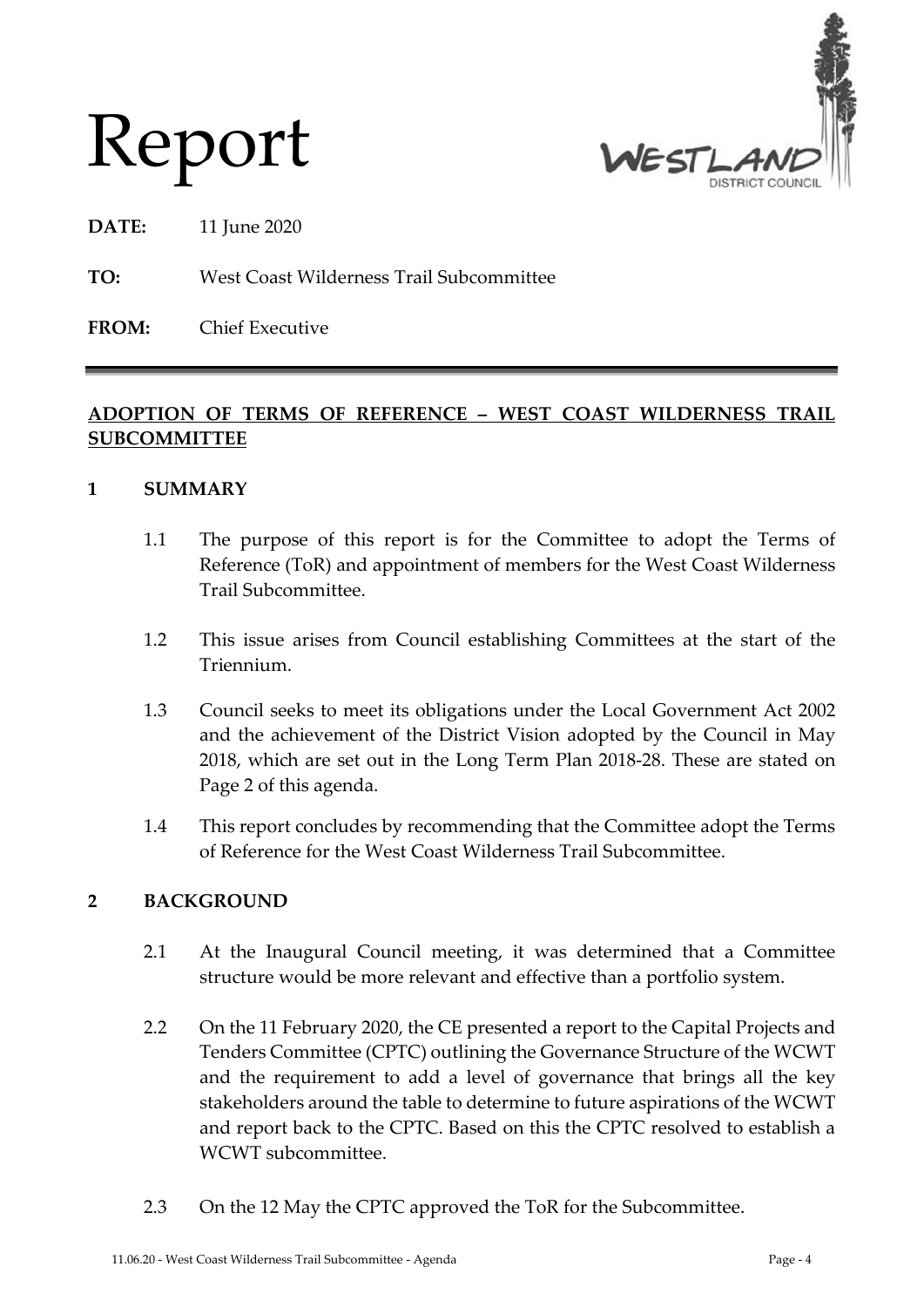#### **3 CURRENT SITUATION**

3.1 A Subcommittee is required to be established to oversee the governance of the West Coast Wilderness Trail and to ensure that stakeholders are represented, and are able to provide guidance on the strategy of the trail.

#### **4 OPTIONS**

- 4.1 **Option 1:** Adopt the Terms of Reference for the West Coast Wilderness Trail Subcommittee and appoint the following to the Committee:
	- Chairperson (WDC appointed representative and appointed by the Chair of the Capital Projects and Tenders Committee)
	- Iwi Representatives
	- Ex-Officio Mayor
	- Grey District Council Representative
	- Chair West Coast Wilderness Trail Trust
	- Trail Manager West Coast Wilderness Trail Trust
	- Trustpower Representative
	- Department of Conservation Hokitika Operations Manager (or representative).
- 4.2 **Option 2:** Request changes to the Terms of Reference and Committee appointments.
- 4.3 **Option 3:** Not adopt the Terms of Reference.

#### **5 SIGNIFICANCE AND ENGAGEMENT**

- 5.1 The adoption of the Terms of Reference for the West Coast Wilderness Trail Subcommittee is deemed to be administrative in nature and is therefore assessed as being of low significance.
- 5.2 Wider community engagement in adopting the Terms of Reference is not considered necessary.

#### **6 ASSESSMENT OF OPTIONS (INCLUDING FINANCIAL IMPLICATIONS)**

- 6.1 Option 1: Adopt the Terms of Reference for the West Coast Wilderness Trail Subcommittee is considered the preferred option.
- 6.2 Option 2: Request changes to the Terms of Reference and Committee appointments.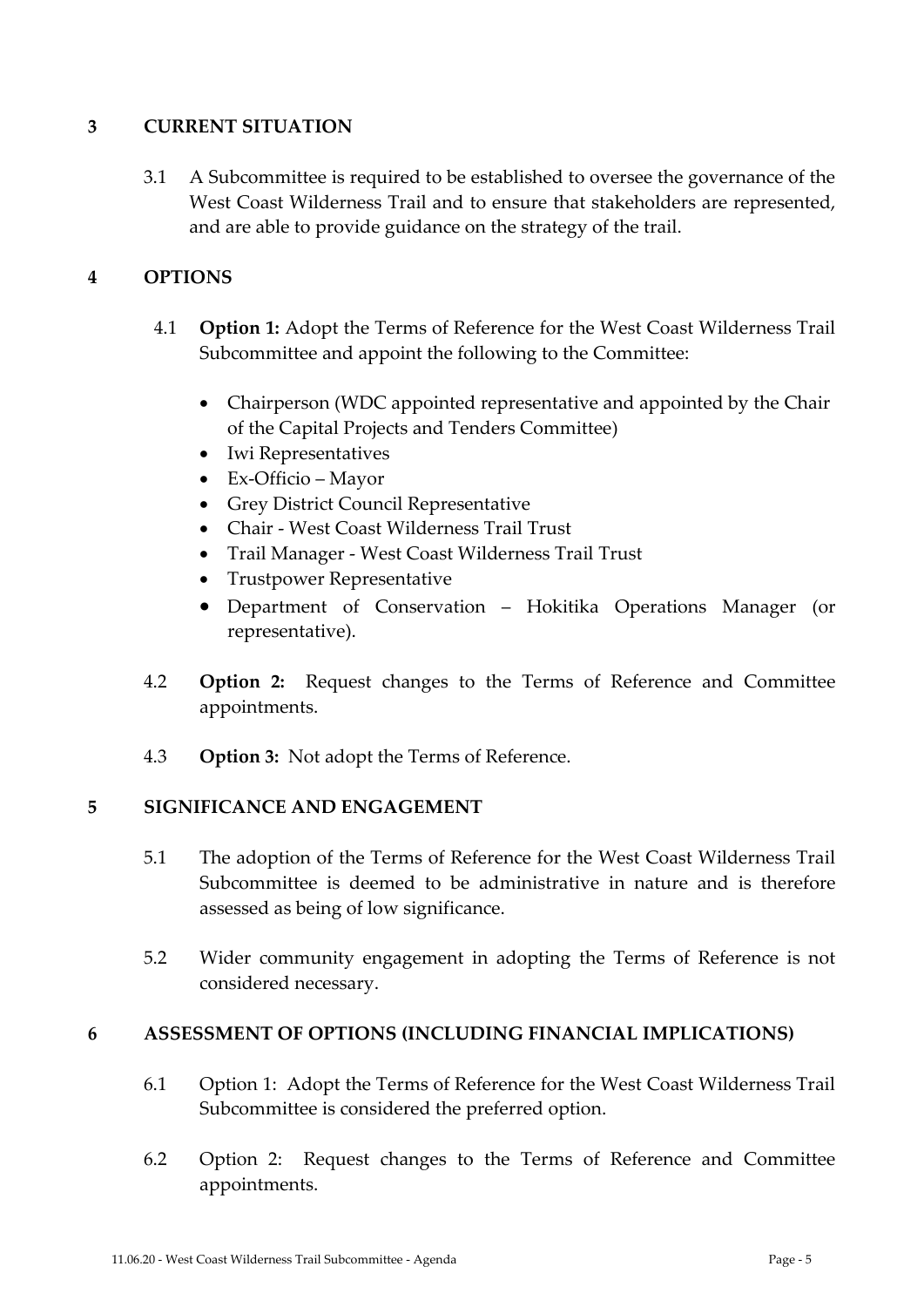- 6.3 Option 3: This option is not the preferred option.
- 6.4 There is no financial implication.

#### **7 PREFERRED OPTION(S) AND REASONS**

7.1 Option 1 is the preferred option due to the formalisation of the Subcommittee Structure and to ensure that the governance of the trail is continued.

#### **8 RECOMMENDATION**

- A) **THAT** the West Coast Wilderness Trail Subcommittee adopt the draft Terms of Reference and appoint the following to the Committee:
	- Chairperson (WDC appointed representative and appointed by the Chair of the Capital Projects and Tenders Committee)
	- Iwi Representatives
	- Ex-Officio Mayor
	- Grey District Council Representative
	- Chair West Coast Wilderness Trail Trust
	- Trail Manager West Coast Wilderness Trail Trust
	- Trustpower Representative
	- Department of Conservation Hokitika Operations Manager (or representative)

**Simon Bastion Chief Executive**

**Appendix 1:** Terms of Reference: West Coast Wilderness Trail Subcommittee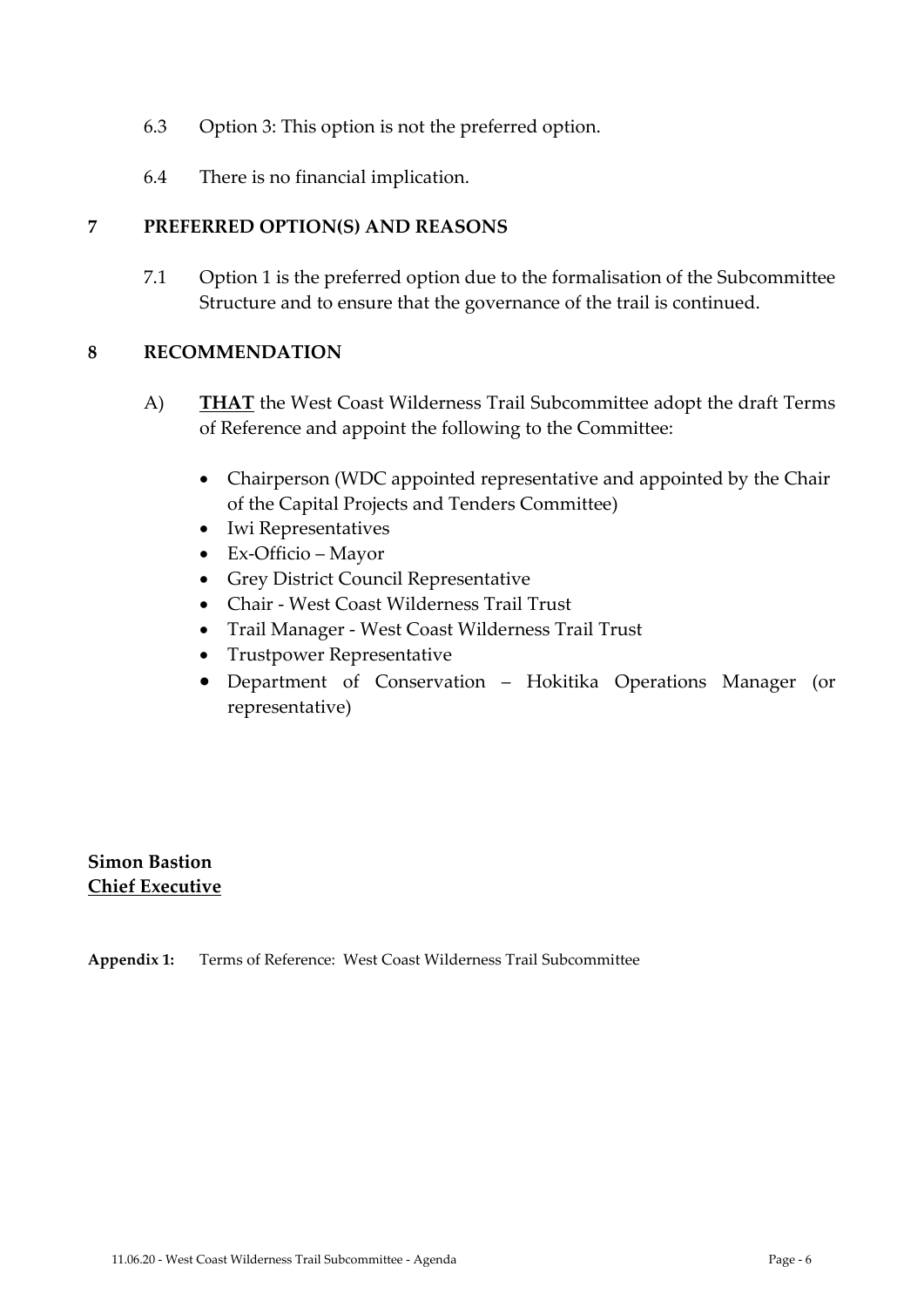#### **TERMS OF REFERENCE West Coast Wilderness Trail Subcommittee**

|                                     | <b>Authorising Body</b>                 | Mayor / Council                                          |
|-------------------------------------|-----------------------------------------|----------------------------------------------------------|
| WESTLAND<br><b>DISTRICT COUNCIL</b> | <b>Status</b>                           | Subcommittee of Capital Project<br>and Tenders Committee |
|                                     | <b>Title</b>                            | West Coast Wilderness Trail<br>Subcommittee              |
|                                     | <b>Approval Date</b>                    |                                                          |
|                                     | <b>Administrative</b><br><b>Support</b> | <b>Chief Executive Office</b>                            |

#### **Purpose**

The purpose of the West Coast Wilderness Trail Subcommittee is to oversee the Governance of the West Coast Wilderness Trail. The makeup of the Subcommittee is to ensure stakeholders are represented to provide guidance on the strategy of the trail.

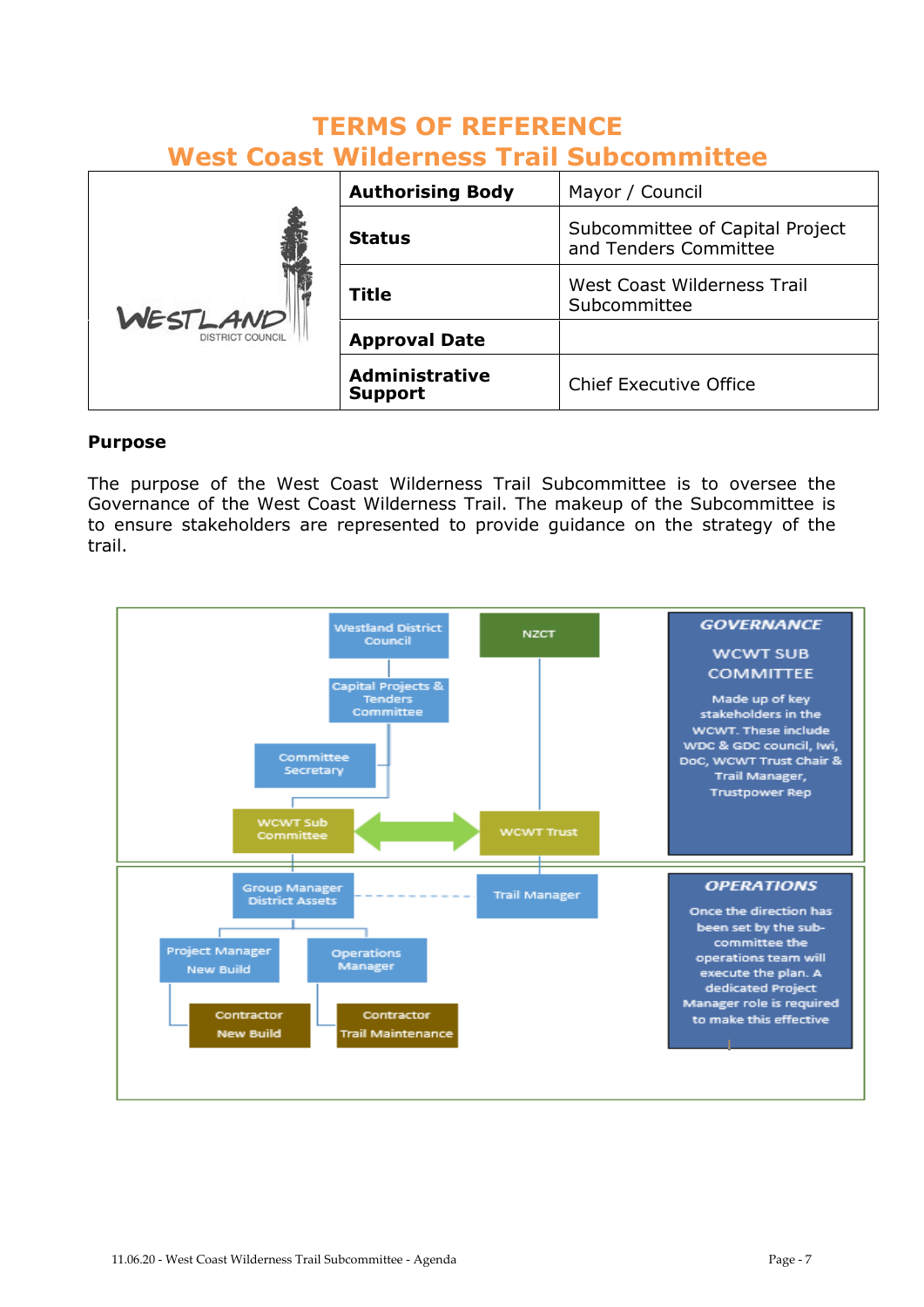#### **Responsibility**

The West Coast Wilderness Trail Subcommittee is responsible for the following:

- Defining the overall Strategic Plan for the West Coast Wilderness Trail (WCWT)
- Ownership of the development and maintenance of the WCWT Asset Management Plan
- Defining the priority projects with the WCWT Asset Management Plan
- Reviewing and defining financial sustainability of each proposal
- Ensuring the prioritisation of projects reflects the community/user needs
- Supports the NZ Cycle Trail Nga Haerenga network program and strategy and meet the criteria set by Major Great Rides NZ.
- Working closely with all key stakeholders of the WCWT.
- Supporting Funding applications as applicable

In connection with each Project, the Subcommittee shall receive regular reports from management containing such information it deems relevant to fulfil its mandate, including but not limited to information concerning:

- Project timetable, critical path events and progress to completion
- Major project milestones, including variance analysis and mitigation strategies
- Key issues or disputes and proposed mitigation strategies
- Project budget updates, showing actual expenditures versus budget, use of contingencies and projected final expenditures
- Assist with bridging project barriers outside the influence of staff

Report to the Capital Projects and Tenders Committee on a regular basis to provide updates as required.

#### **DELEGATIONS TO THE COMMITTEE:**

The West Coast Wilderness Trail Subcommittee shall have the following delegated powers and be accountable to Council for the exercising of these powers. In exercising the delegated powers, the Subcommittee will operate within:

- Policies, plans, standards or guidelines that have been established and approved by Council;
- The overall priorities of Council;
- The needs of Iwi and the local communities; and
- The approved budgets for the activity.

The West Coast Wilderness Trail Subcommittee shall have delegated authority to:

- Power to co-opt other members as appropriate
- All powers necessary to perform the Subcommittee's responsibilities except:
	- o Powers that the Council cannot legally delegate or has retained for itself
	- o Where the Committee's responsibility is limited to making a recommendation only
	- o Deciding significant matters for which there is high public interest and which are controversial
	- o The commissioning of reports on new policy where that policy programme of work has not been approved by the Council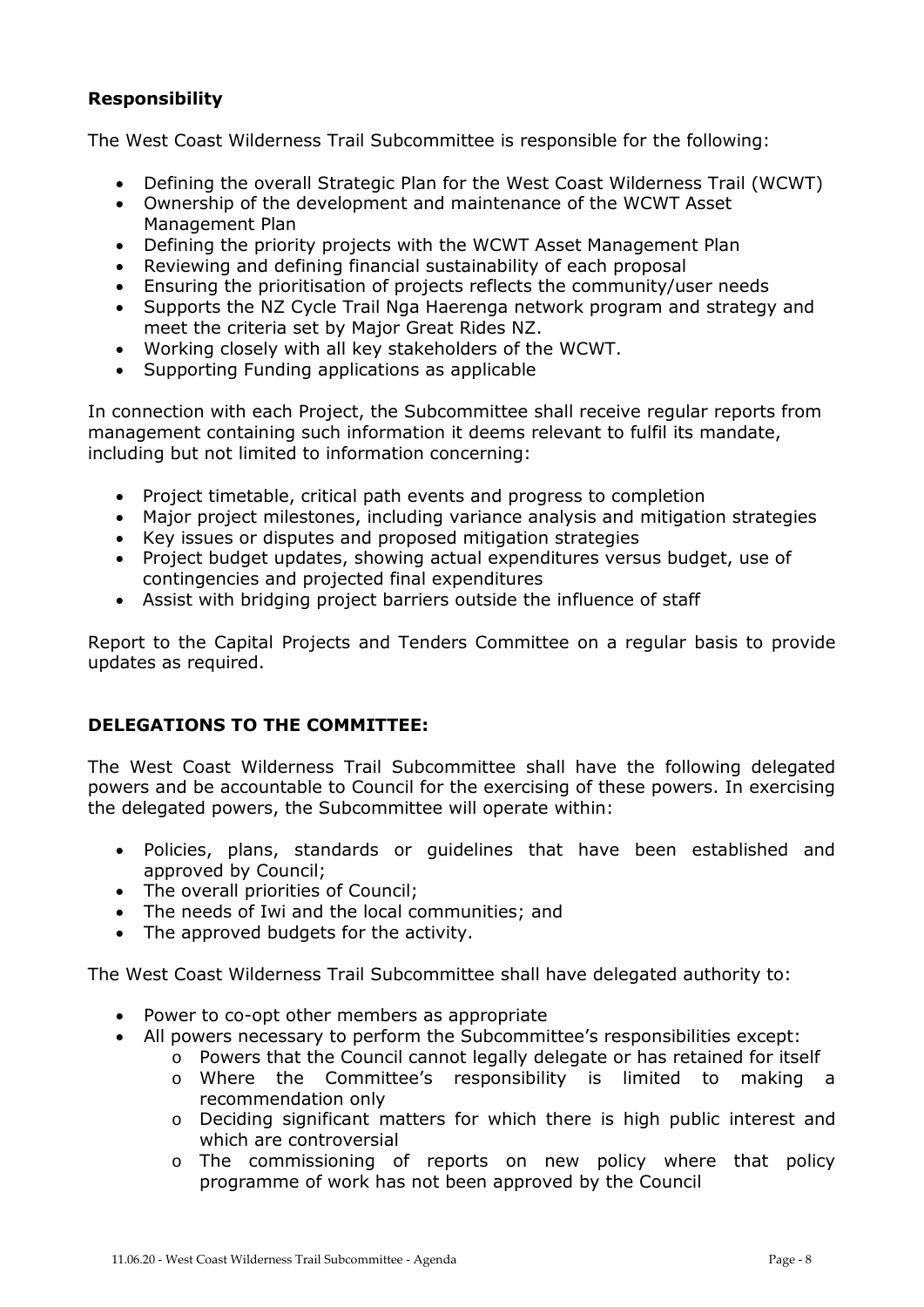#### **Power to Delegate**

The West Coast Wilderness Trail Subcommittee may not delegate any of its responsibilities, duties or powers.

#### **Membership**

The West Coast Wilderness Trail Subcommittee will comprise the following, one of which will be the chairperson:

Chairperson (WDC appointed representative and appointed by the Chair of the Capital Projects and Tenders Committee) Iwi Representatives Ex-Officio – Mayor Grey District Council Representative Chair - West Coast Wilderness Trail Trust Trail Manager - West Coast Wilderness Trail Trust Trustpower Representative Department of Conservation – Hokitika Operations Manager (or representative)

#### **Chairperson**

The Chairperson is responsible for:

- The efficient functioning of the Subcommittee;
- Setting the agenda for Subcommittee meetings in conjunction with the Chief Executive Officer; and
- Ensuring that all members of the Subcommittee receive sufficient timely information to enable them to be effective Committee members.

The Chairperson will be the link between the Subcommittee and Council staff.

#### **Quorum**

The quorum at any meeting of the Subcommittee shall be Chairperson and any three members.

#### **Frequency of Meetings**

The Committee shall meet as required but not less than quarterly.

#### **Relationships with Other Parties**

The Chief Executive is responsible for servicing and providing support to the Subcommittee in the completion of its duties and responsibilities. The Chief Executive shall assign council staff as required to provide these functions on his/her behalf.

The Chairperson may request the Chief Executive and staff in attendance to leave the meeting for the duration of the discussion. The Chairperson will provide minutes for that part of the meeting.

The Subcommittee acknowledges that NZTA are a major stakeholder in the outcomes of the WCWT and plays an important part in aspects of the trail that impact on NZTA assets and rider safety. Whilst they do not form part of the membership of the Subcommittee that will be consulted on any aspect of the committees work that they will be impacted on.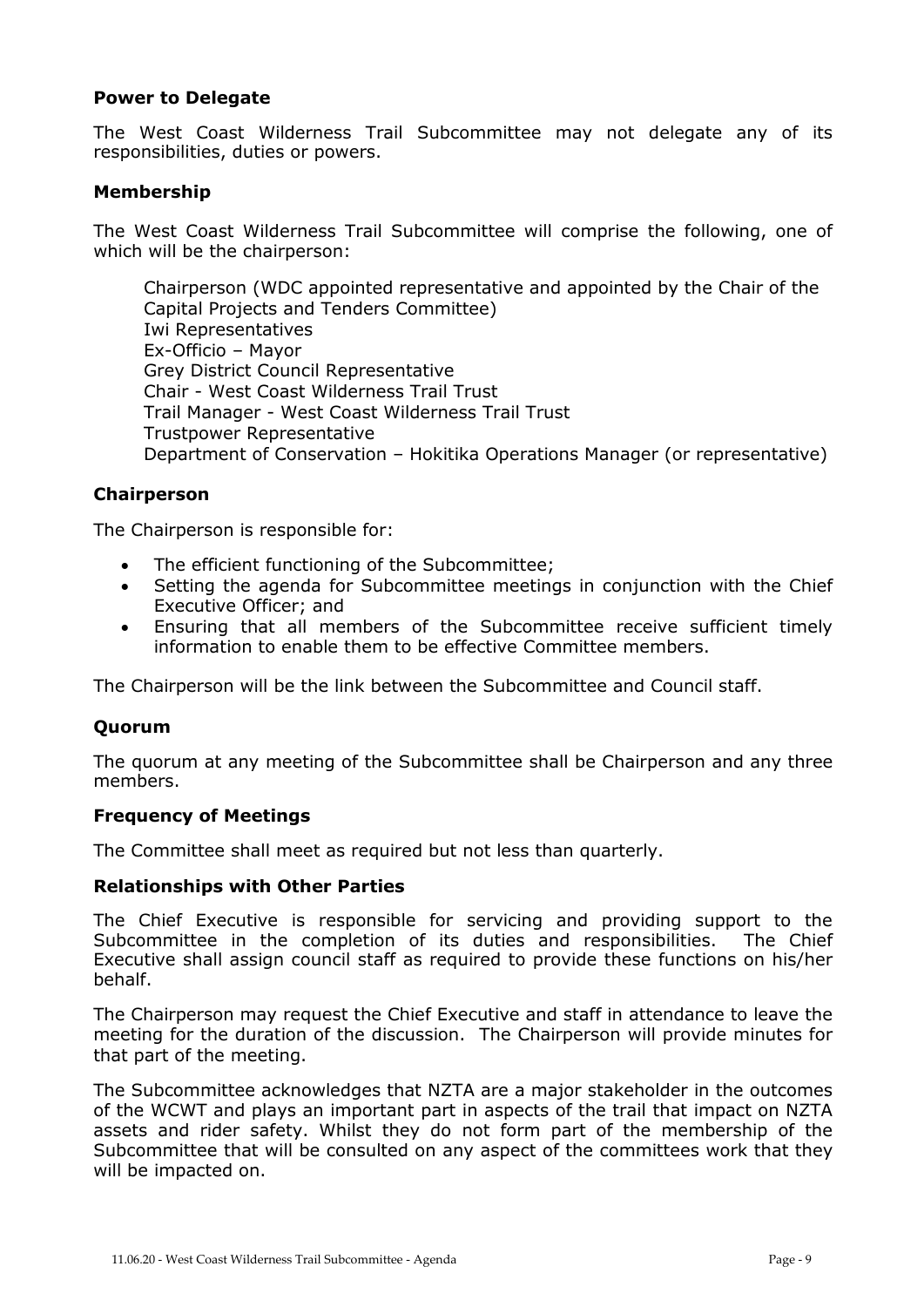The Subcommittee also recognises the role MBIE plays in their role with Major Great Rides. Not only are they a provider of funding but also ensure the overall performance and health of the trail is maintained and were possible improved. The Subcommittee will seek support for the strategy and direction of the trail through MBIE on a regular basis or as stipulated in formal agreements.

#### **Contacts with Media and Outside Agencies**

The Subcommittee Chairperson is the authorised spokesperson for the Subcommittee in all matters where the Committee has authority or a particular interest.

Subcommittee members, including the Chairperson, do not have delegated authority to speak to the media and/or outside agencies on behalf of Council on matters outside of the Subcommittee's delegations.

The Chief Executive will manage the formal communications between the Subcommittee and its constituents and for the Committee in the exercise of its business. Correspondence with central government, other local government agencies or other official agencies will only take place through Council staff and will be undertaken under the name of the District Council.

#### **Conduct of Affairs**

The Subcommittee shall conduct its affairs in accordance with the Local Government Act 2002, the Local Government Official Information and Meetings Act 1987, the Local Authorities (Members' Interests) Act 1968, Council's Standing Orders and Code of Conduct.

#### **Public Access and Reporting**

Notification of meetings to the public and public access to meetings and information shall comply with Standing Orders, but it should be noted that:

- Workshop meetings solely for information and discussions and at which no resolutions or decisions are made may be held in accordance with Standing Orders.
- Extraordinary meetings of the Subcommittee must be held in accordance with Standing Orders.

The public may be excluded from the whole or part of the proceedings of the meeting and information withheld on one or more of the grounds specified in s.48 of the Local Government Official Information and Meetings Act 1987.

The Subcommittee shall record minutes of all its proceedings.

**The Terms of Reference were adopted by the West Coast Wilderness Trail Subcommittee on the XX XXX 2020.**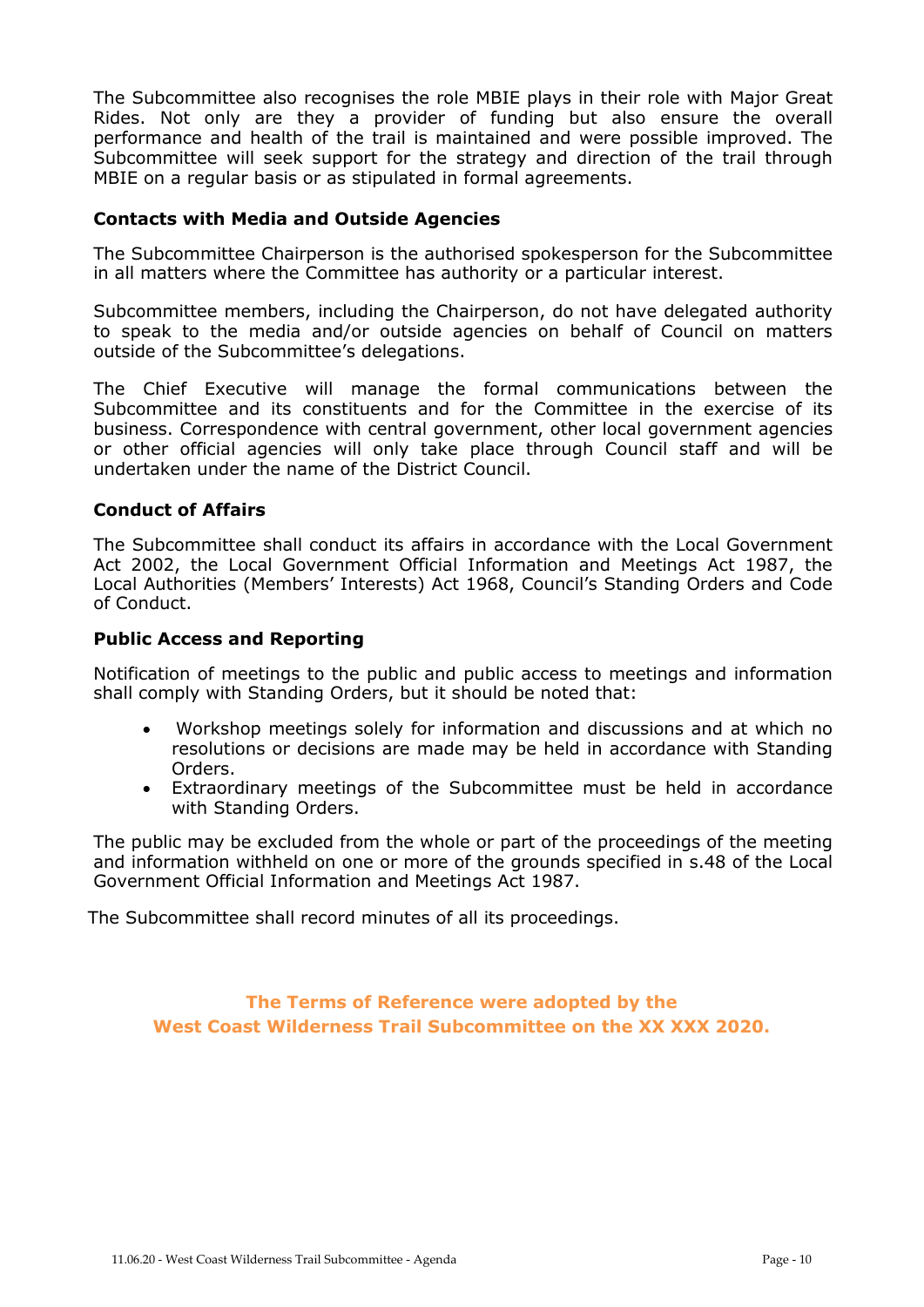

Report

**DATE:** 11 June 2020

**TO:** West Coast Wilderness Trail Subcommittee

**FROM:** Chief Executive

#### **INCLUDE AMENDMENTS AND RE-ADOPT THE MEMORANDUM OF UNDERSTANDING – WESTLAND DISTRICT COUNCIL, GREY DISTRICT COUNCIL, WEST COAST WILDERNESS TRAIL TRUST**

#### **1 SUMMARY**

- 1.1 The purpose of this report is for the Committee to include some minor amendments and re-adopt the Memorandum of Understanding between Westland District Council, Grey District Council and the West Coast Wilderness Trail Trust.
- 1.2 This issue arises from the need to include some minor amendments to the existing Memorandum of Understanding.
- 1.3 Council seeks to meet its obligations under the Local Government Act 2002 and the achievement of the District Vision adopted by the Council in May 2018, which are set out in the Long Term Plan 2018-28. These are stated on Page 2 of this agenda.
- 1.4 This report concludes by recommending that the Committee include the minor amendments and re-adopt the Memorandum of Understanding for the Westland District Council, Grey District Council and also the West Coast Wilderness Trail Trust.

#### **2 BACKGROUND**

2.1 The Memorandum of Understanding was developed and signed by all parties 26 April 2017.

#### **3 CURRENT SITUATION**

3.1 A Memorandum of Understanding (MoU) between the two Councils and the West Coast Wilderness Trail Trust is already in place. The MoU needs some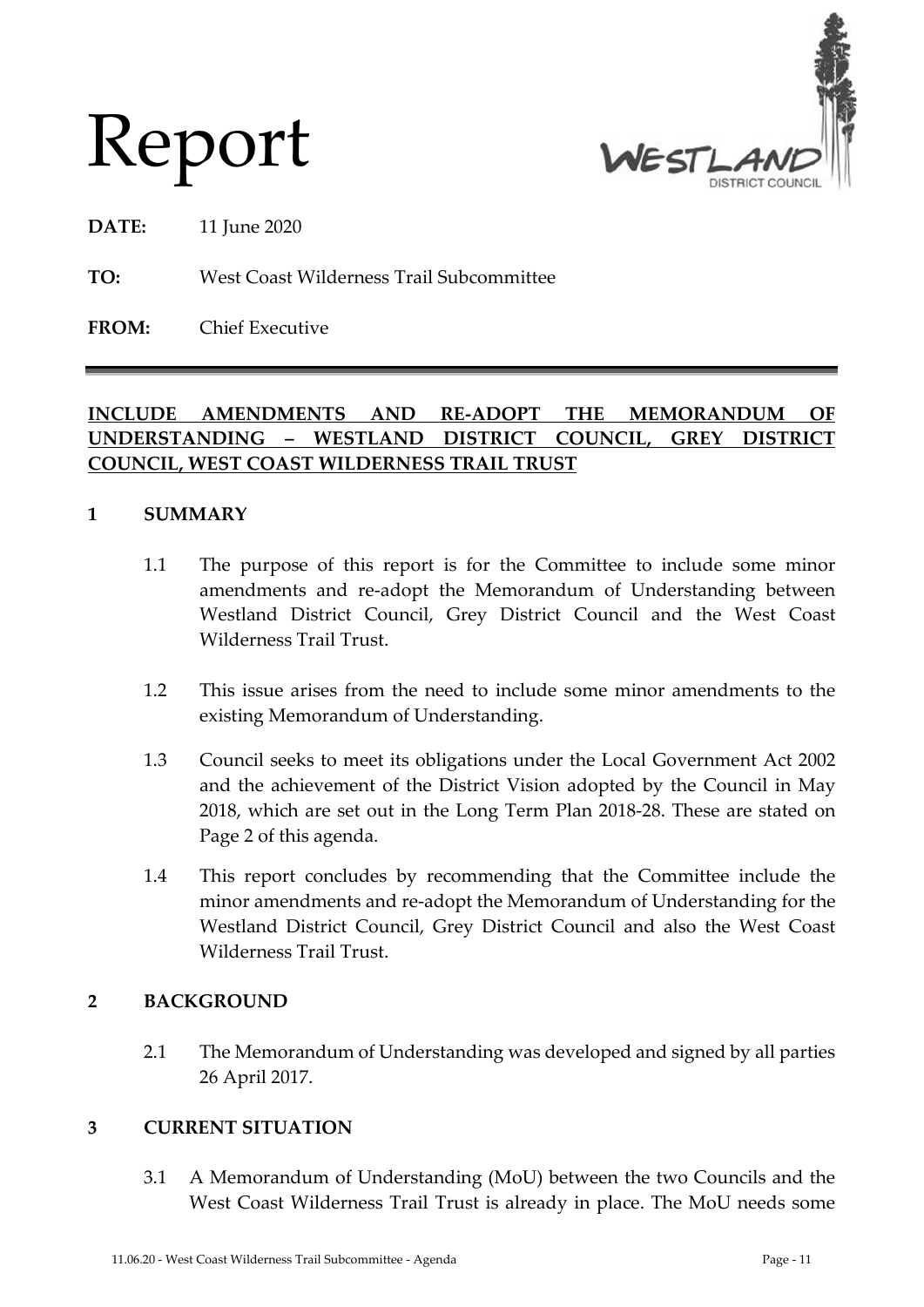additional clauses added which will confirm the latest thinking and clarify funding opportunities. It also highlights that WDC is the holder of the membership with NZCT in regards to voting rights for positions.

#### **4 OPTIONS**

- 4.1 **Option 1:** Include the additional clauses and re-adopt the MoU:
	- 1.2 (c) the Trustees will undertake their best endeavours to create income to manage the Trail and enable long term sustainability and to minimise OPEX.
	- 1.8 The Parties acknowledge that current and future MBIE OPEX 2020 Trail Manager Grants be passed on to the Trust.
	- 1.9 The GDC and WDC will endeavour to include the WCWTT in their LTP plans to enable ongoing annual funding for the Trust.
	- 2.1.1 The Parties acknowledge that the WDC is the holder of the membership and voting right for the WCWT.
- 4.2 **Option 2:** Request changes to the additional clauses and re-adopt.
- 4.3 **Option 3:** Not adopt the changes to the MoU.

#### **5 SIGNIFICANCE AND ENGAGEMENT**

- 5.1 The inclusion of the additional clauses and re-adoption of the MoU is deemed to be administrative in nature and is therefore assessed as being of low significance.
- 5.2 Wider community engagement in including the proposed changes and readoption of the MoU is not considered necessary.

#### **6 ASSESSMENT OF OPTIONS (INCLUDING FINANCIAL IMPLICATIONS)**

- 6.1 Option 1: Includes the additional clauses and re-adopt the Memorandum of Understanding is considered the preferred option.
- 6.2 Option 2: Request changes to the Memorandum of Understanding and readopt.
- 6.3 Option 3: This option is not the preferred option.
- 6.4 There is no financial implication in making the proposed amendments to the MoU.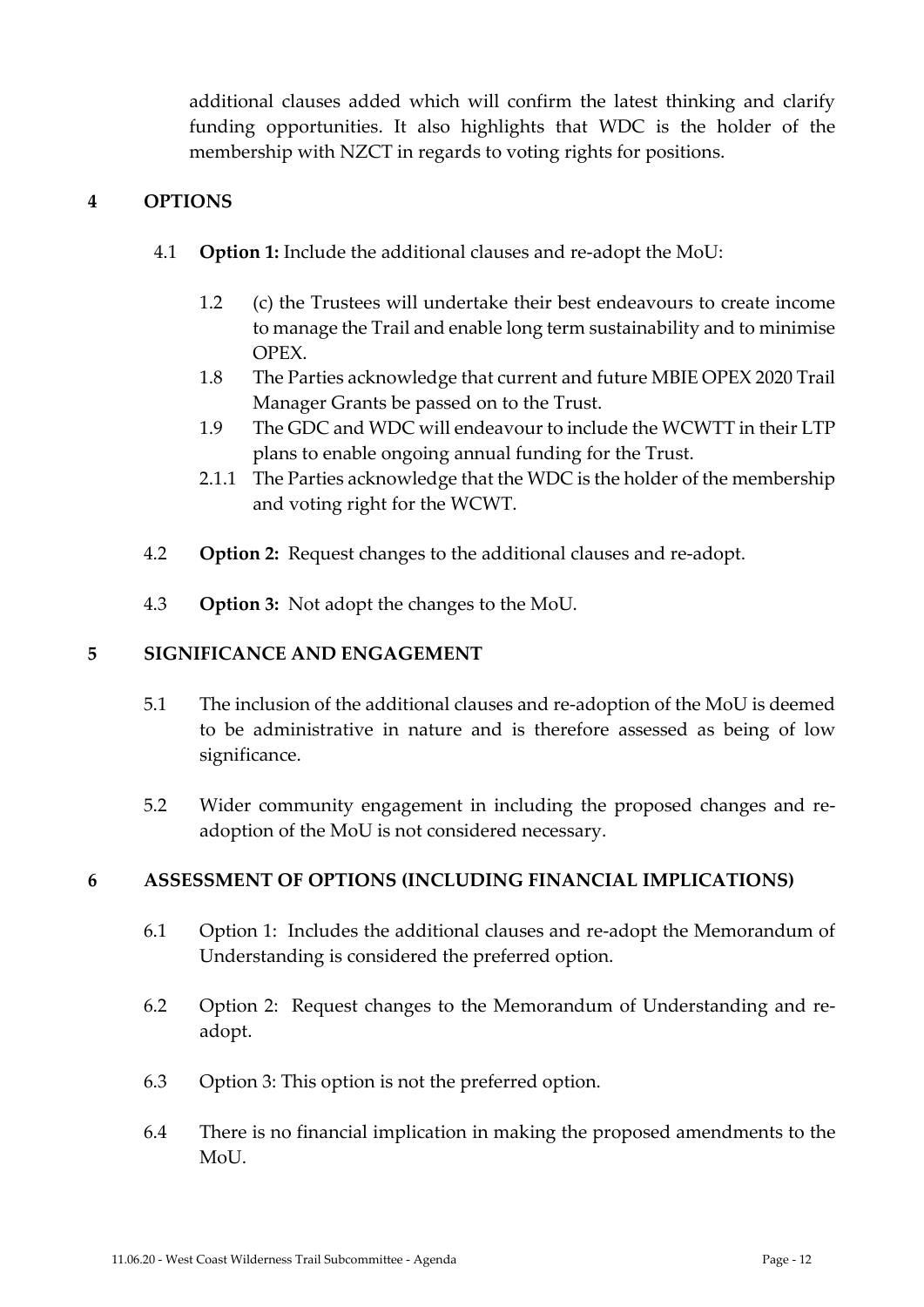#### **7 PREFERRED OPTION(S) AND REASONS**

7.1 Option 1 is the preferred option to ensure the continuation of the promotion, development and maintenance of use of the trail.

#### **8 RECOMMENDATION(S)**

- A) **THAT** the West Coast Wilderness Trail Subcommittee adopt the amended Memorandum of Understanding with the following amendments:
	- 1.2 (c) the Trustees will undertake their best endeavours to create income to manage the Trail and enable long term sustainability and to minimise OPEX.
	- 1.8 The Parties acknowledge that the current and future MBIE OPEX 2020 Trail Manager Grant be passed on to the Trust.
	- 1.9 The GDC and WDC will endeavour to include the WCWTT in their LTP plans to enable ongoing annual funding for the Trust.
	- 2.1.1 The Parties acknowledge that the WDC is the holder of the membership and voting right for the WCWT.

#### **Simon Bastion Chief Executive**

**Appendix 1:** Memorandum of Understanding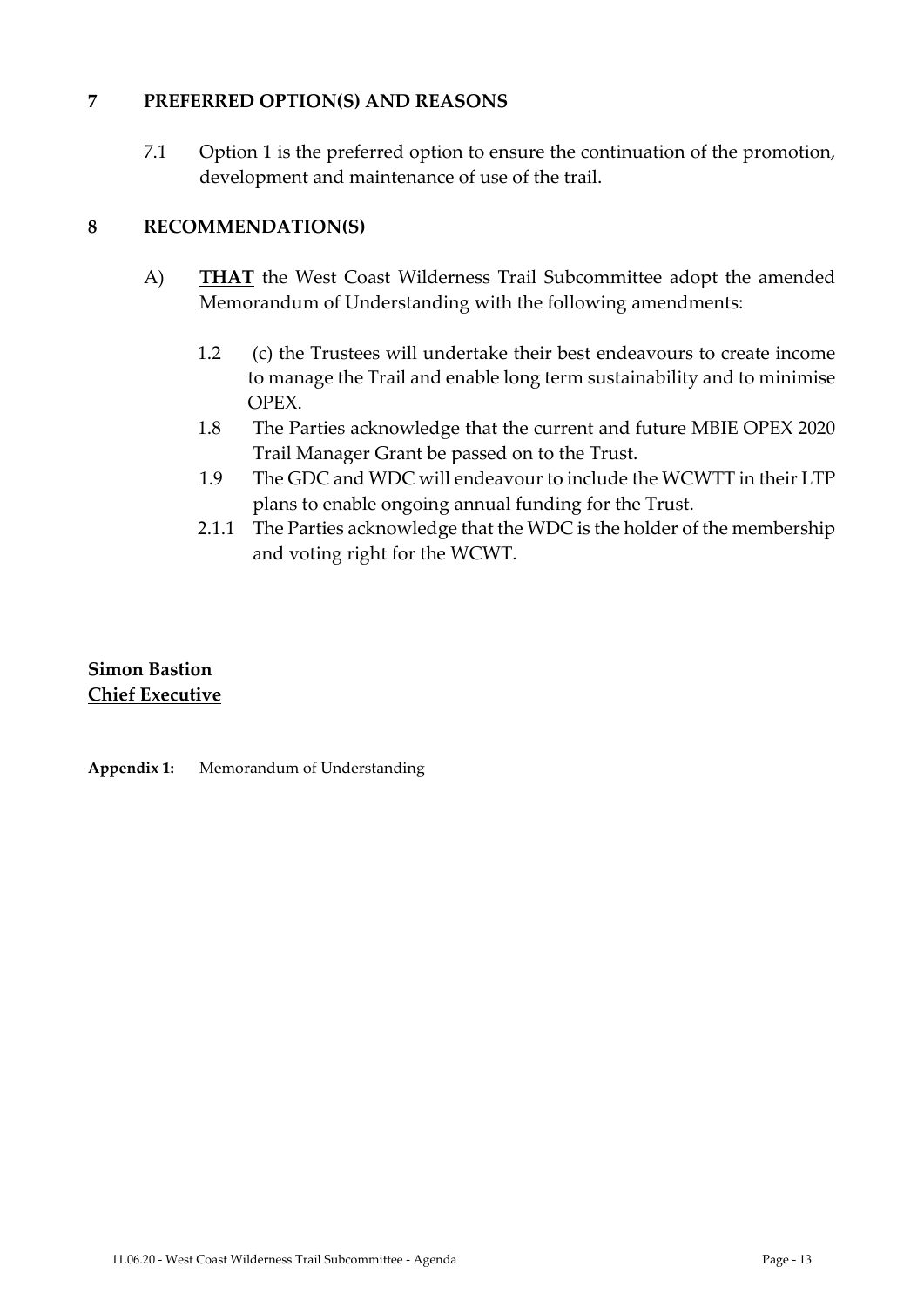## **Westland District Council**

## **Grey District Council**

## **West Coast Wilderness Trail Trust**

## **MEMORANDUM OF UNDERSTANDING**

11.06.20 - West Coast Wilderness Trail Subcommittee - Agenda Page - 14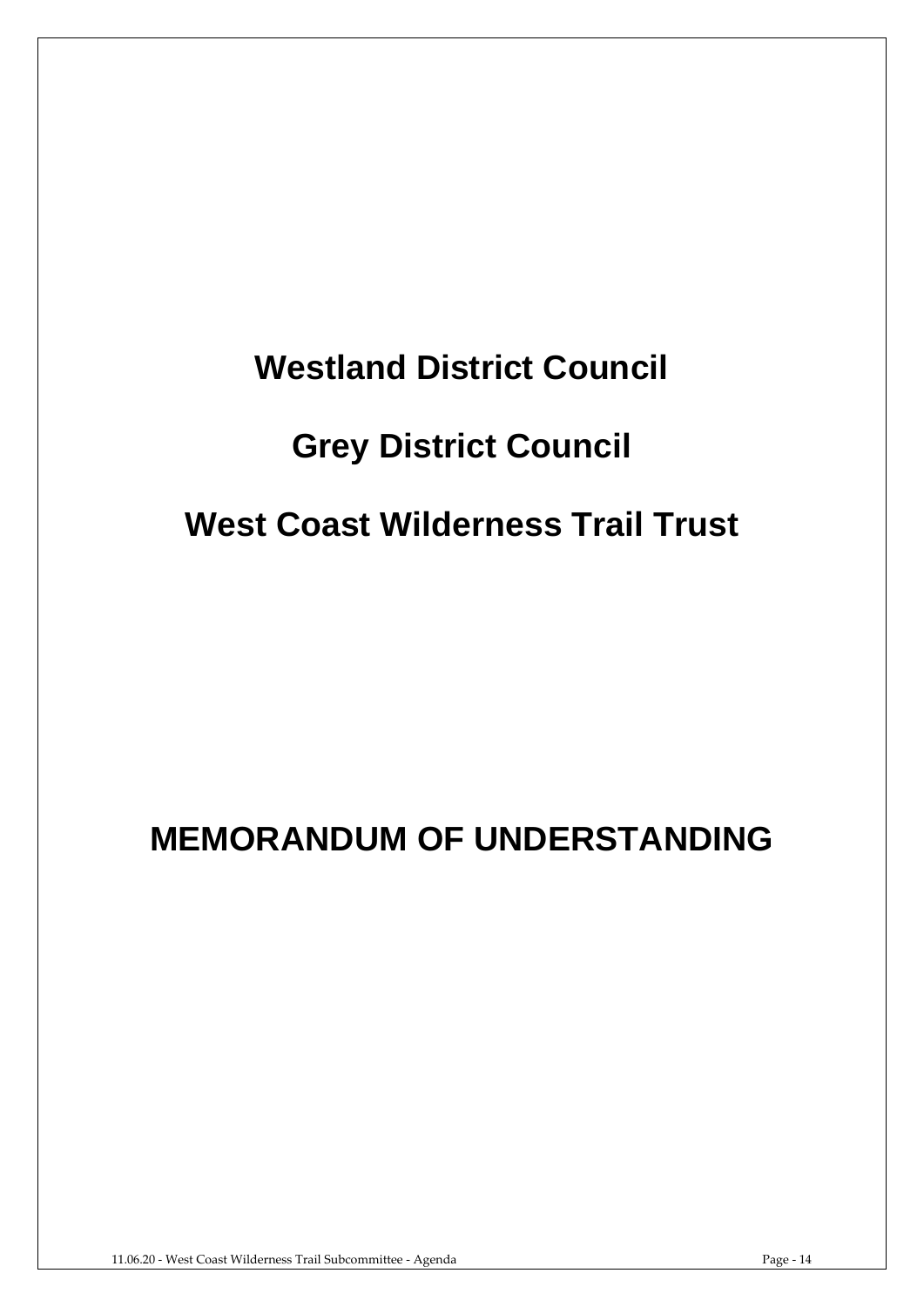#### **DATED**

**PARTIES Westland District Council ("WDC") Grey District Council ("GDC") West Coast Wilderness Trail Trust ("WCWTT")**

#### **BACKGROUND**

- A. Westland District Council and Grey District Council are the Territorial Authorities for the areas of Westland and Grey, respectively.
- B. West Coast Wilderness Trail Trust is a charitable trust with the main purposes of:
	- a) actively promoting, developing and managing the use of trail in such a way that it can fulfil its potential as a strong and sustainable contributor to the social, environmental and educational well-being of the West Coast; and
	- b) assisting in the development of new enterprises and the expansion of existing enterprises directly related to the use of the West Coast Wilderness Trail.
- C. The West Coast Wilderness Trail Subcommittee of the Westland District Council is recognised as the overarching governance entity.
- D. All parties wish to formalise the relationship between Councils and the WCWTT and the roles of each party.
- E. Together, the parties wish to develop a relationship based on trust, mutual recognition and ongoing consultation about any matters that relate to the WCWTT.

#### **1. PRINCIPLES GUIDING THE RELATIONSHIP BETWEEN THE PARTIES**

- 1.1 WCWTT acknowledges the Councils as the owners of the West Coast Wilderness Trail (the Trail).
- 1.2 The Councils acknowledge that WCWTT is a Trust and recognises the WCWTT as the 'official' Trust for the Trail. They recognise that: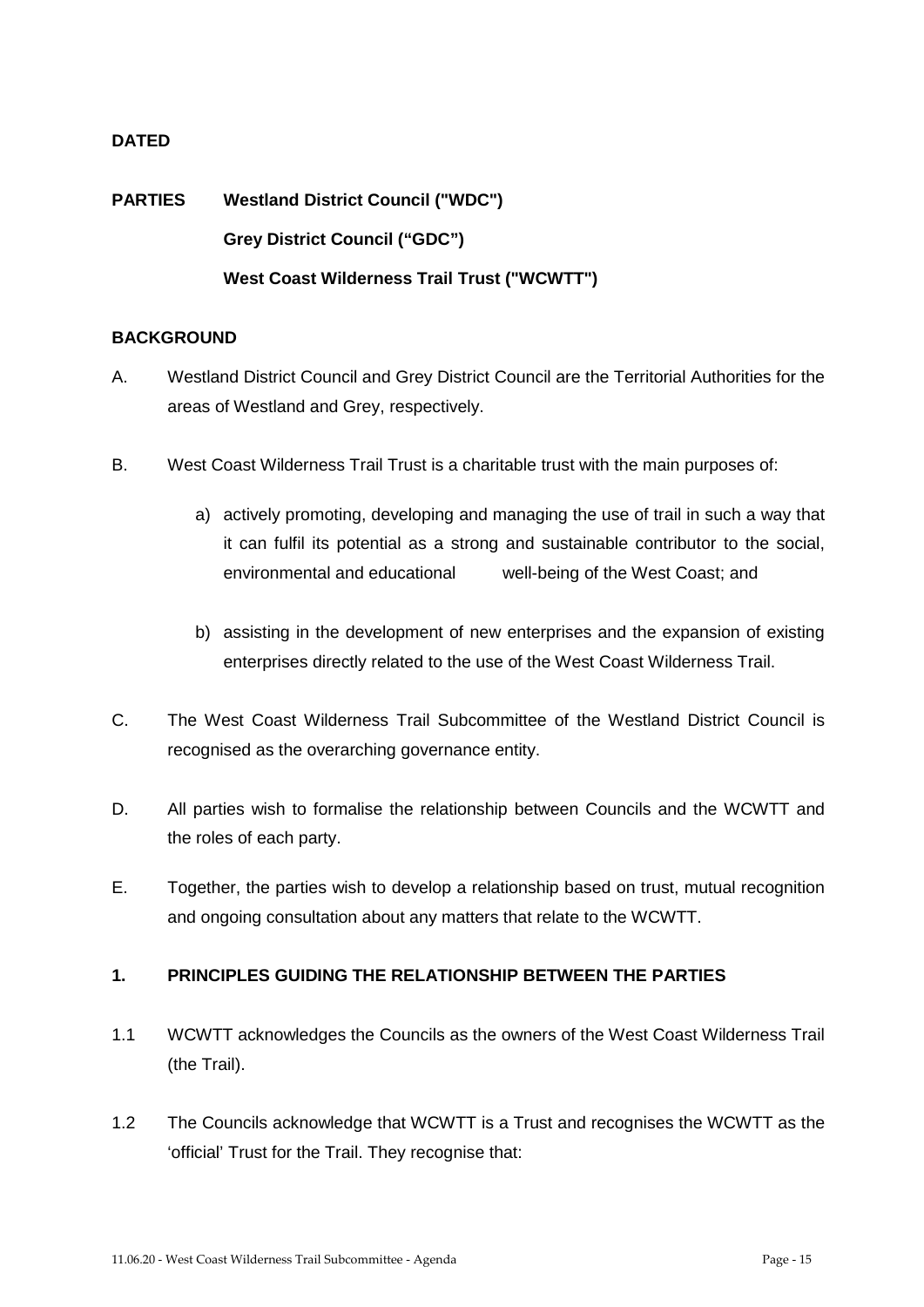(a) the work of the Trustees is voluntary and is supporting the work of the Councils own the Trail;

(b) the Trustees work may be limited by the support provided by the Councils, other entities and funders; and

(c) the Trustees will undertake their best endeavours to create income to manage the Trail and enable long term sustainability and to minimise OPEX.

- 1.3 The Parties acknowledge that they wish to establish a relationship between themselves that establishes the continuity of the WCWTT aims and the desire on the part of the Councils for the West Coast Wilderness Trail to remain a member of the New Zealand Cycle Trail Nga Haerenga: Great Rides Network and to become one of the standout trails on this network.
- 1.4 The Parties intend to develop a management relationship through a partnering process to ensure the success of the trail.
- 1.5 The Parties acknowledge that the Council's, as owners of the Trail, are responsible for maintaining the Trail.
- 1.6 The Parties acknowledge that there is a ratepayer contribution to the fixed costs of owning and maintaining the trail and that any other costs that arise from the use of the trail, as a result of the activities of the WCWTT, would likely be met by the WCWTT. This could include but is not limited to trail inspection and maintenance associated with an event.
- 1.7 The Parties acknowledge that all income from trail fees, Official Partners Programme, donations and methods of fundraising to sustain the Trust's management and marketing of the trail will be retained by the Trust for these purposes and enable the sustainability of the Trust. Once the level of funding to achieve sustainability is achieved the Trust may assist the Council's with financial support for trail enhancement work.
- 1.8 The Parties acknowledge that current and future MBIE OPEX 2020 Trail Manager Grant be passed on to the Trust.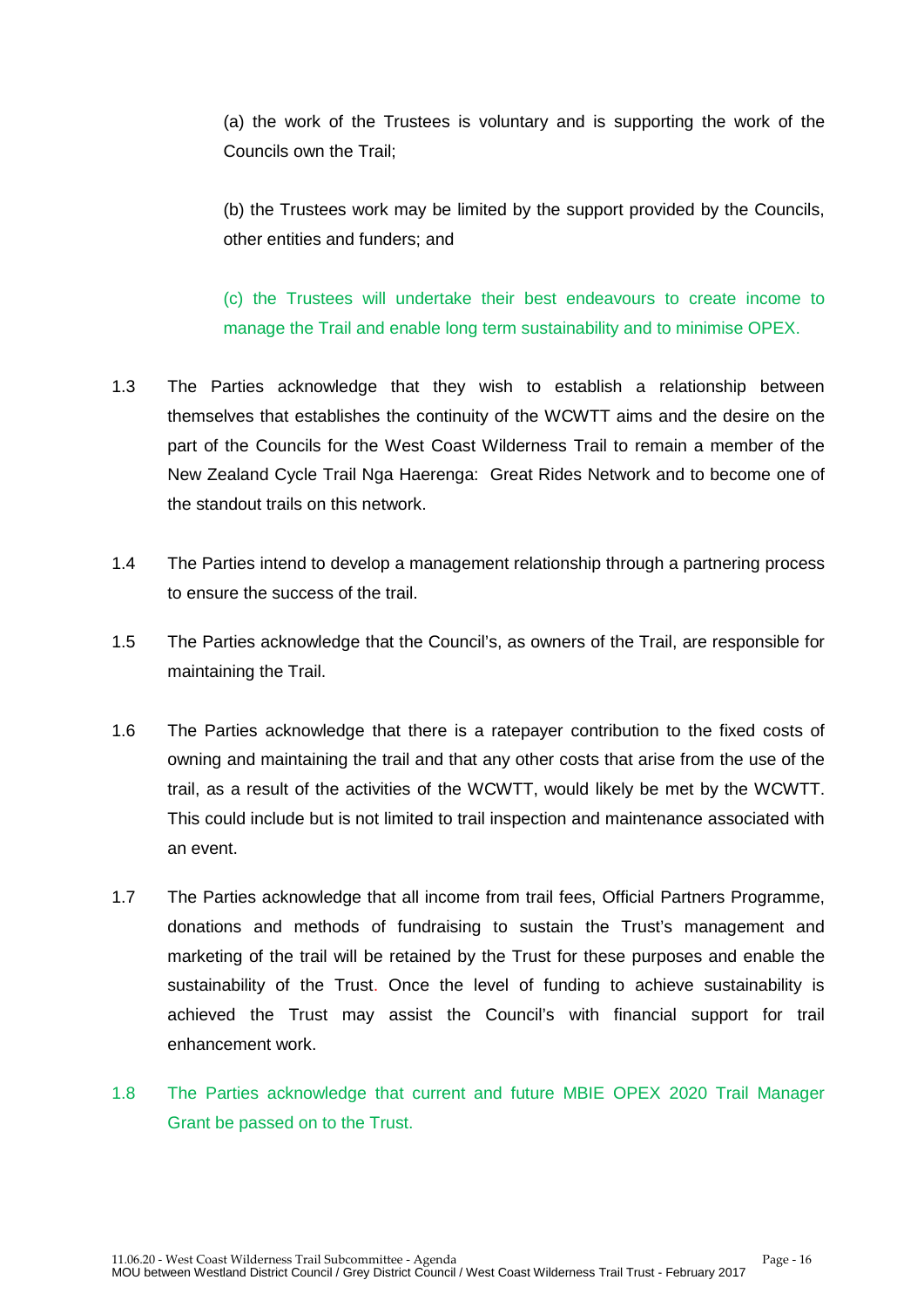- 1.9 The GDC and WDC will endeavour to include the WCWTT in their LTP plans to enable ongoing annual funding for the Trust.
- 1.10 The Parties further acknowledge that in-kind support is provided by the Councils. This will be managed on a case by case manner, and could include but is not limited to administration, communication, office space, training or lending of equipment to support activity on the trail.
- 1.11 The Parties shall maintain a 'no surprises' policy that keeps one another informed of both potentially contentious issues and issues that may have a significant impact on the current and ongoing operations of the WCWTT.

#### **2. EXISTING INTERACTIONS BETWEEN THE PARTIES**

2.1 The Parties acknowledge the following interactions that already exist between them as a consequence of the purpose, functions, responsibilities, assets and interests of each of them:

#### **2.1.1 Maintenance of the Trail**

The Parties acknowledge that both Councils are currently maintaining their respective sections of the trail and expect to continue to do so into the future. This will be funded and managed by the Councils. The WCWTT may provide feedback to the Councils on maintenance, and/or the Councils may seek input from the WCWTT on this subject, but final decisions on priorities for trail maintenance to be funded by the Councils will be made by the Councils. The WCWTT might raise funds or mobilise volunteers to work on parts of the trail, but this will be by agreement with the respective Council.

#### **2.1.1 Membership of the New Zealand Cycle Trust (NZCT)**

#### **Membership and Voting rights**

The Councils, as the owners of the trail, will continue to pay for membership to NZCT. This allows the Councils to participate in the elections for the board of trustees, provides access to the network of trail owners throughout the country, the NZCT brand and quality assurance programme.

The Parties acknowledge that the WDC is the holder of the membership and voting right for the WCWT.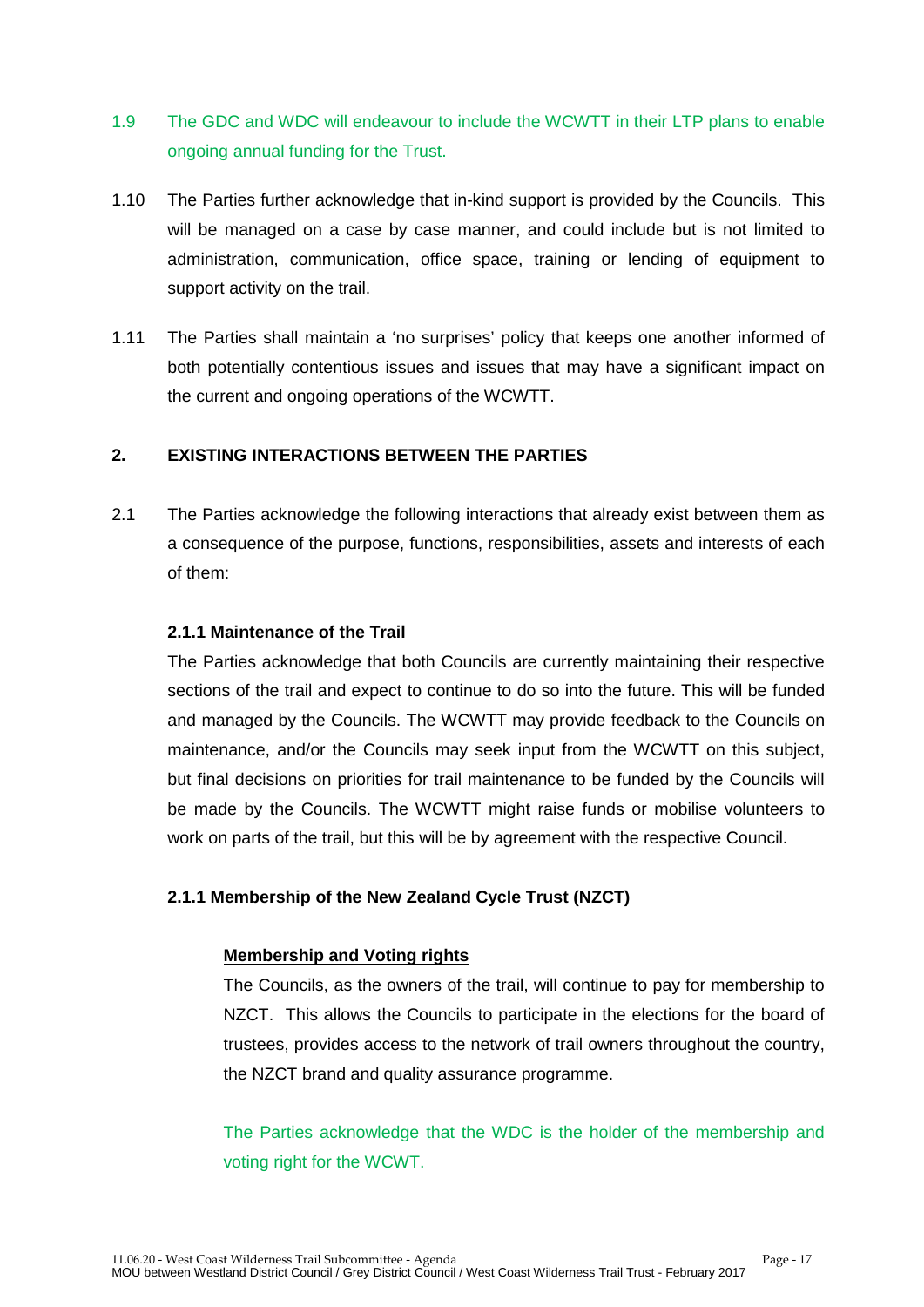#### **Meetings and NZCT Business**

The Parties agree that the WCWTT will have access to the information, meetings and training opportunities provided by NZCT with any associated costs being met by the participating organisation.

#### **NZCT Requirements**

The Parties agree that the WCWTT will undertake the functions within the scope of its Deed and operations required by NZCT in relationship to management of the trails network that require no financial cost to the Trust. This includes assisting facilitate the WOF, ongoing market research and other reporting and information requirements.

#### **2.1.2 Official Partners Programme**

The Parties agree that the WCWT Trust will be responsible for the administration of the Official Partner Programme.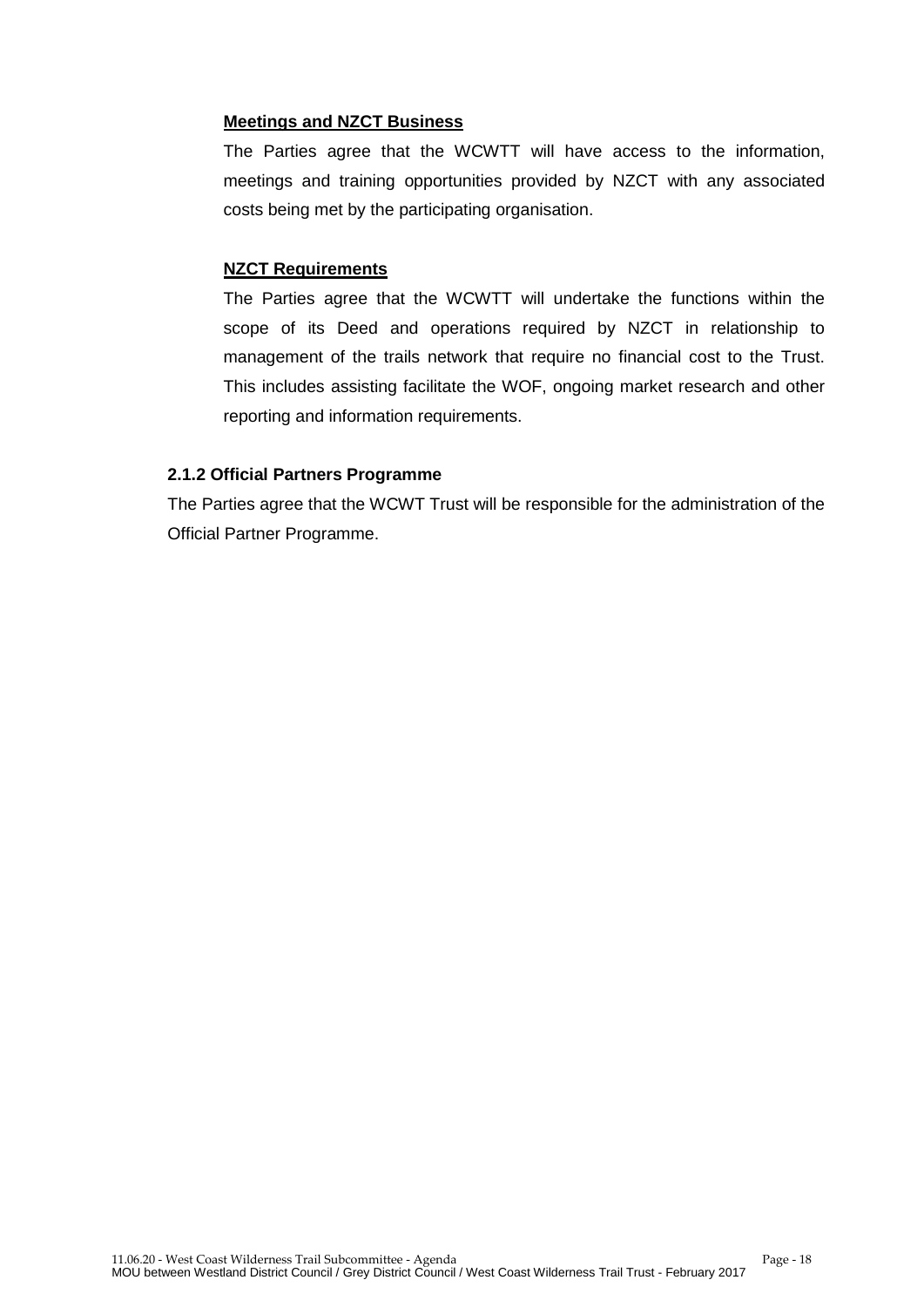#### **2.1.3 Marketing the Trail**

The parties agree that one of the reasons the WCWTT was established is for the purpose of promoting the Trail, and that while both Councils may have mechanisms to assist with this, for example through i-SITES, newsletters, noticeboards at community facilities, etc., this will not be their main focus. Additionally, both parties recognise there is no current allocated Council budget for this activity.

#### **3. REVIEW PROCESS**

3.1 The relationship outlined in this agreement shall be formally reviewed by WCWTT and the Councils every three years. Meetings will be held annually or as required in order to raise any issues that may arise out of this agreement. Any amendments to this Memorandum shall occur with the consent of both parties and be recorded in writing. Such consent shall not be unreasonably withheld.

#### **4. KEY CONTACTS**

4.1 The individuals within each Party who will be responsible for managing the relationship between each of them to achieve the planned outcomes shall be advised by each Party to the other from time to time. The individuals so responsible on the date this Memorandum is signed are:

#### **Westland District Council**

Chief Executive General Manager Assets

#### **Grey District Council**

Manager Corporate Planning & Community Manager Assets & Engineering

#### **West Coast Wilderness Trail Trust**

Chair Nominated Trustee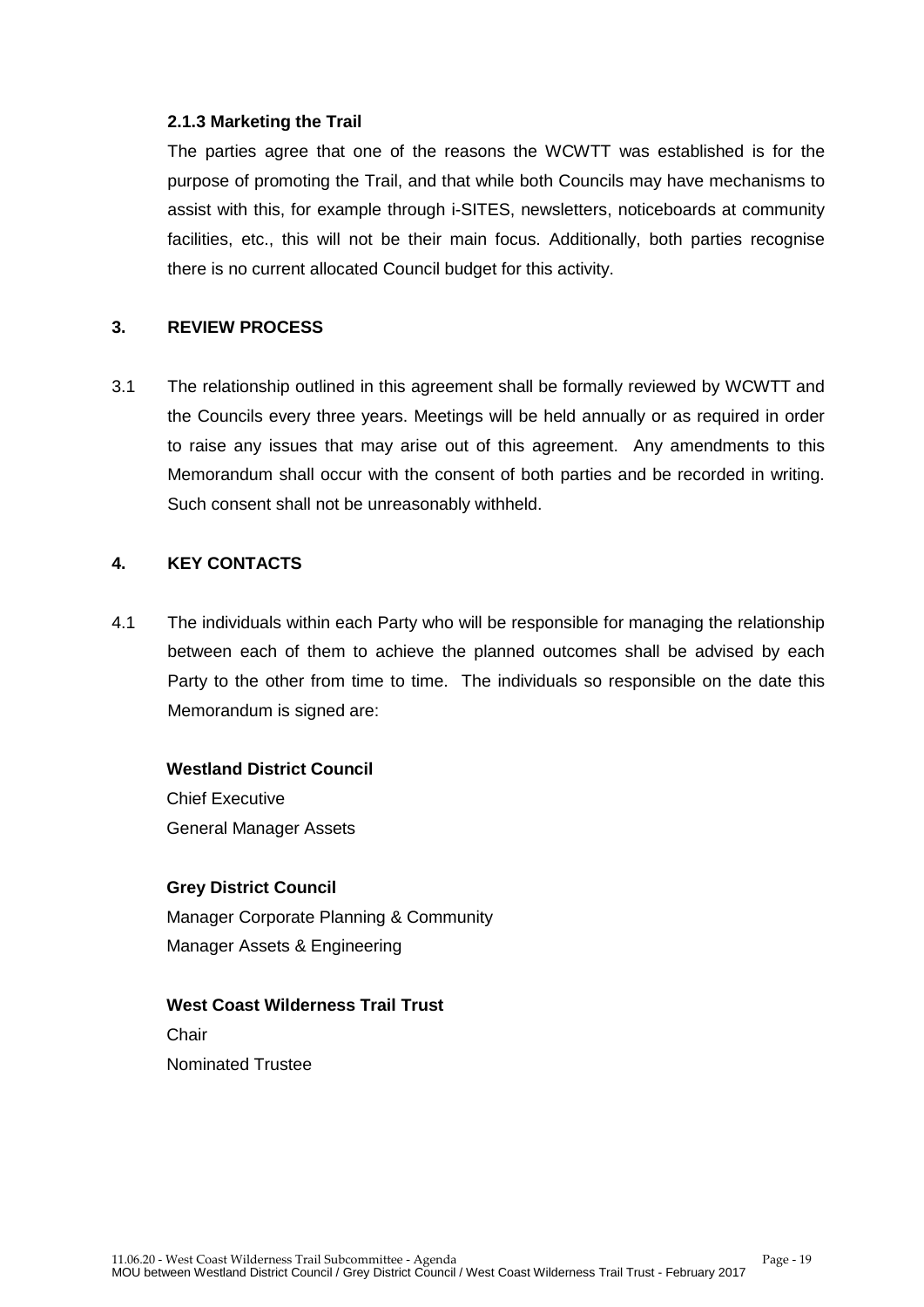#### **5. ENFORCEABILITY**

- 5.1 The Parties acknowledge and agree that:
	- (a) the purpose of this Memorandum is to record the relationship between the Parties and the principles that each intends to follow in its dealings with the other;
	- (b) each will act towards the other in good faith and with regard to the matters set out in this Memorandum; and
	- (c) this Memorandum shall not be enforceable in any court or other forum and any dispute between them as to any matter provided for in this Memorandum shall be resolved by mutual consultation between the Council Representative/Chair of each of the Parties in good faith.